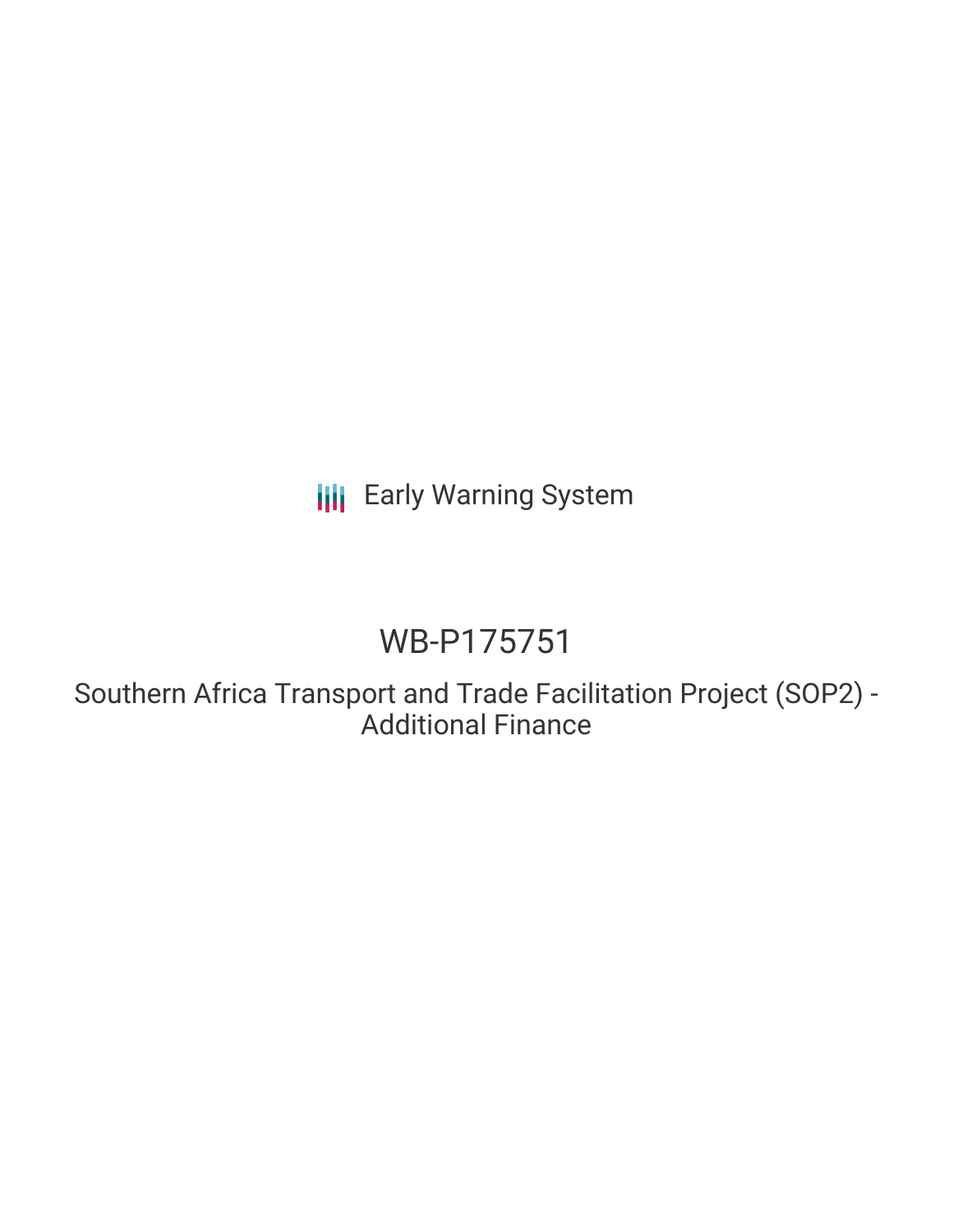

#### **Quick Facts**

| <b>Countries</b>               | Malawi                                 |
|--------------------------------|----------------------------------------|
| <b>Financial Institutions</b>  | World Bank (WB)                        |
| <b>Status</b>                  | Proposed                               |
| <b>Bank Risk Rating</b>        | B                                      |
| <b>Voting Date</b>             | 2021-07-22                             |
| <b>Borrower</b>                | Government of Malawi                   |
| <b>Sectors</b>                 | <b>Education and Health, Transport</b> |
| <b>Investment Type(s)</b>      | Grant, Loan                            |
| <b>Investment Amount (USD)</b> | \$22.68 million                        |
| <b>Project Cost (USD)</b>      | $$23.17$ million                       |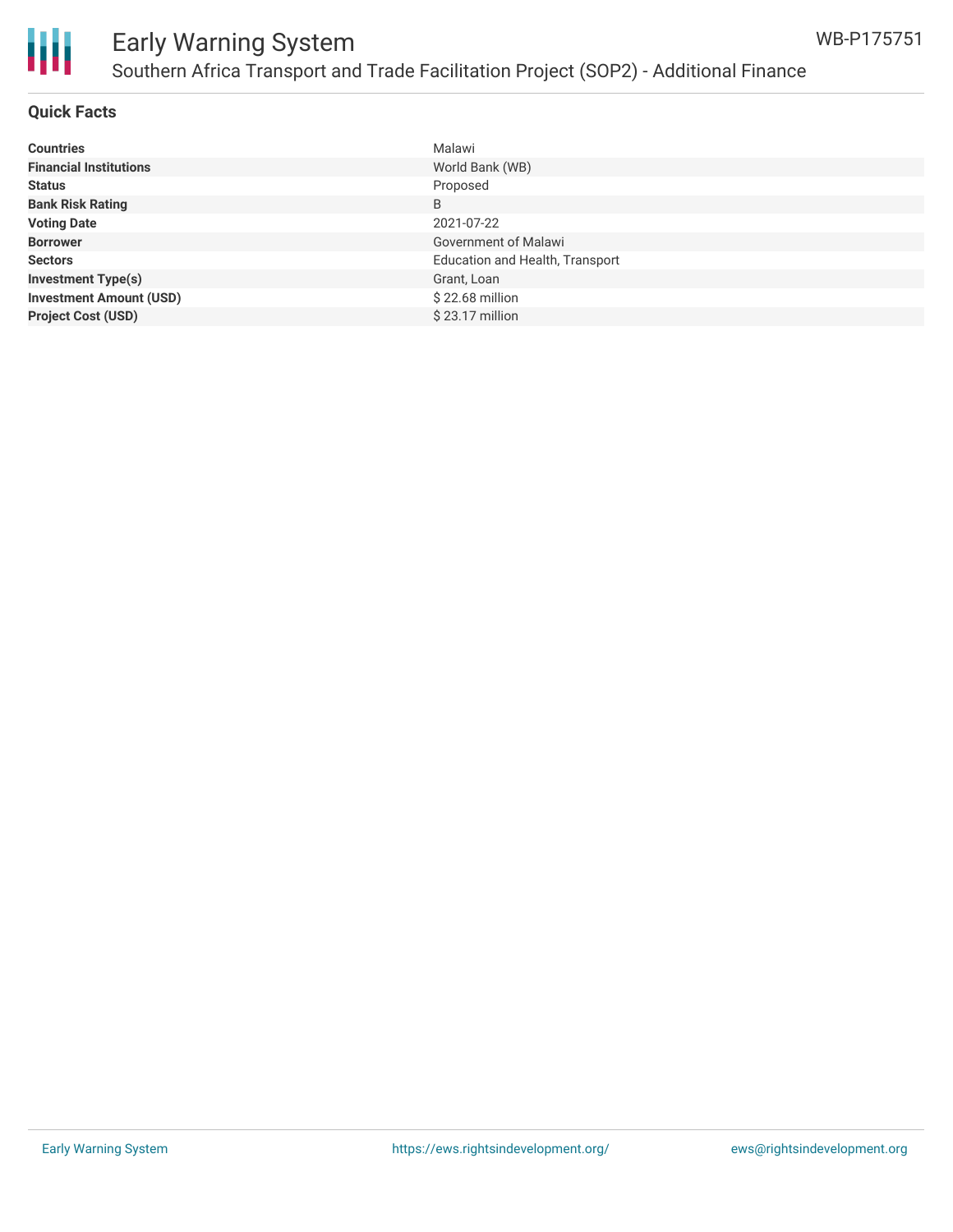### **Project Description**

According to bank documents, the objective of the Southern Africa Trade and Transport Facilitation Program - Phase 2 is to facilitate the movement of goods and people along the North-South Corridor and at the key border crossings in Malawi, whilst supporting improvements in road safety and health services along the corridor.

The project has four components:

- 1. Component 1: Improving the Road Infrastructure (Original Credit US\$28 million; AF US\$31.5 million).
	- a. Component 1(a): The Karonga Songwe Section of the M1 Corridor (US\$25 million). This subcomponent has supported the improvement of the 46 km Karonga – Songwe section of the M1 road.
	- b. Component 1(b): Accident Blackspot Intervention (original allocation US\$3 million, revised allocation US\$6.5 million). This sub-component will support the mitigation of priority accident blackspots on the M1 north-south corridor.
- 2. Component 2: Improving the Social Infrastructure (original allocation US\$5.5 million; revised allocation US\$8.1 million). The second component comprises two sub-components to mitigate the social costs associated with road trauma and traffic safety:
	- a. Component 2(a): Improving management of road safety (original allocation US\$2 million; US\$2.15 revised allocation). This sub-component is to facilitate DRTSS with necessary resources and tools, including (i) the purchase of equipment (handheld speed detection radars, breathalysers) and mobile weigh scales (ii) undertaking of baseline surveys (seatbelt wearing and drunk driving), (iii) educational road safety campaigns, (iv) a study to estimate the socio-economic cost of road traffic accidents, and (v) technical assistance to design and support the DRTSS in implementing the pilot.
	- b. Component 2(b): Improving health services and emergency response (original allocation US\$3.5 million, revised allocation US\$5.95 million). This sub-component will refurbish and extend priority health facilities in trauma care and provide technical assistance to develop the capacity of the staff in the local health facilities, in HIV/AIDS awareness, counseling and testing.
- 3. Component 3: Improving Trade Facilitation (original allocation US\$26.8 million; revised allocation US\$33.2 million). The objective of this component is to reduce the cost of cross border transport by modernizing, simplifying and harmonizing the trade and transit procedures and policies.
- 4. Component 4: Institutional Strengthening and Implementation Assistance (original allocation US\$8.7 million; revised allocation US\$10.69 million). The fourth component provides necessary project management, implementation assistance and capacity building to the RA, and strengthening of the institutional framework for transport.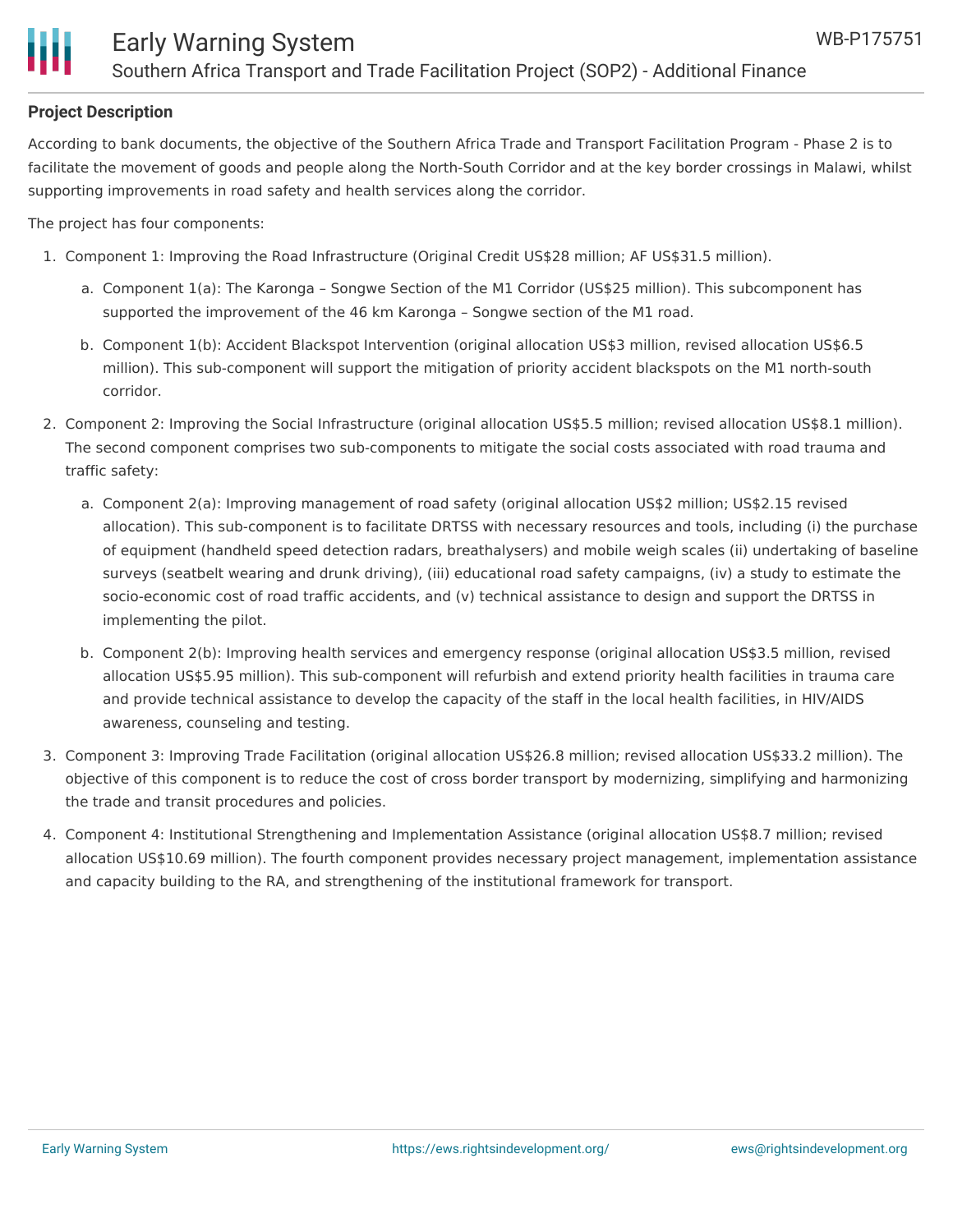

## Early Warning System Southern Africa Transport and Trade Facilitation Project (SOP2) - Additional Finance

#### **Investment Description**

World Bank (WB)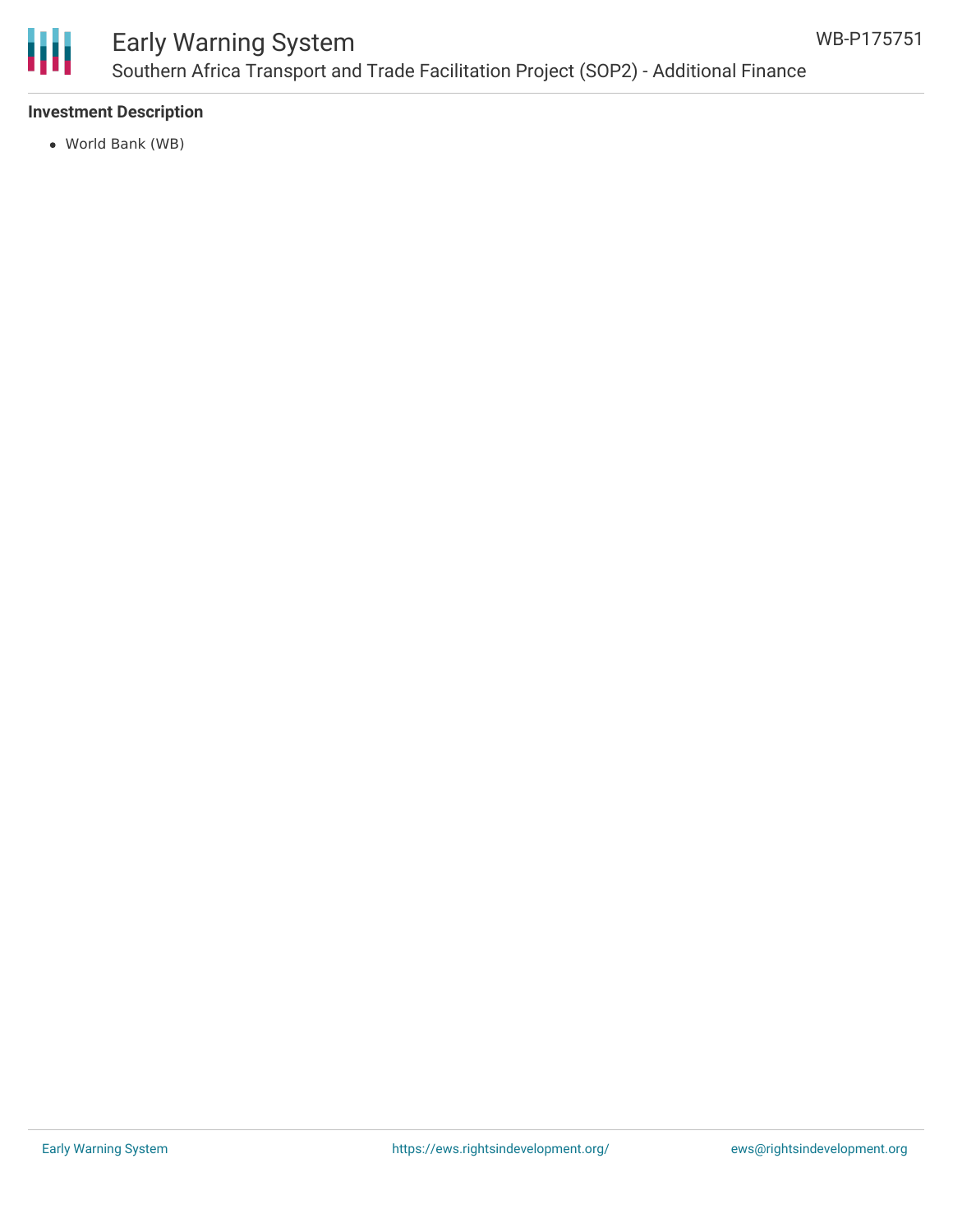

#### **Contact Information**

**World Bank:**

Christopher J. De Serio Senior Transport Specialist

#### **Borrower:**

Ministry of Finance Chancy Simwaka Secretary to the Treasury [simwaka@yahoo.com](mailto:simwaka@yahoo.com)

#### **Implementing Agency:**

Roads Authority Emmanuel Matapa **CEO** [EMatapa@ra.org.mw](mailto:EMatapa@ra.org.mw)

Ministry of Transport and Public Works Patrick Zimpita Principal Secretary [p.zimpita@yahoo.com](mailto:p.zimpita@yahoo.com)

#### **ACCESS TO INFORMATION**

To submit an information request for project information, you will have to create an account to access the Access to Information request form. You can learn more about this process at: [https://www.worldbank.org/en/access-to](https://www.worldbank.org/en/access-to-information/request-submission)information/request-submission

#### **ACCOUNTABILITY MECHANISM OF THE WORLD BANK**

The World Bank Inspection Panel is the independent complaint mechanism and fact-finding body for people who believe they are likely to be, or have been, adversely affected by a World Bank-financed project. If you submit a complaint to the Inspection Panel, they may investigate to assess whether the World Bank is following its own policies and procedures for preventing harm to people or the environment. You can contact the Inspection Panel or submit a complaint by emailing ipanel@worldbank.org. Information on how to file a complaint and a complaint request form are available at: [https://www.inspectionpanel.org/how-to](https://www.inspectionpanel.org/how-to-file-complaint)file-complaint